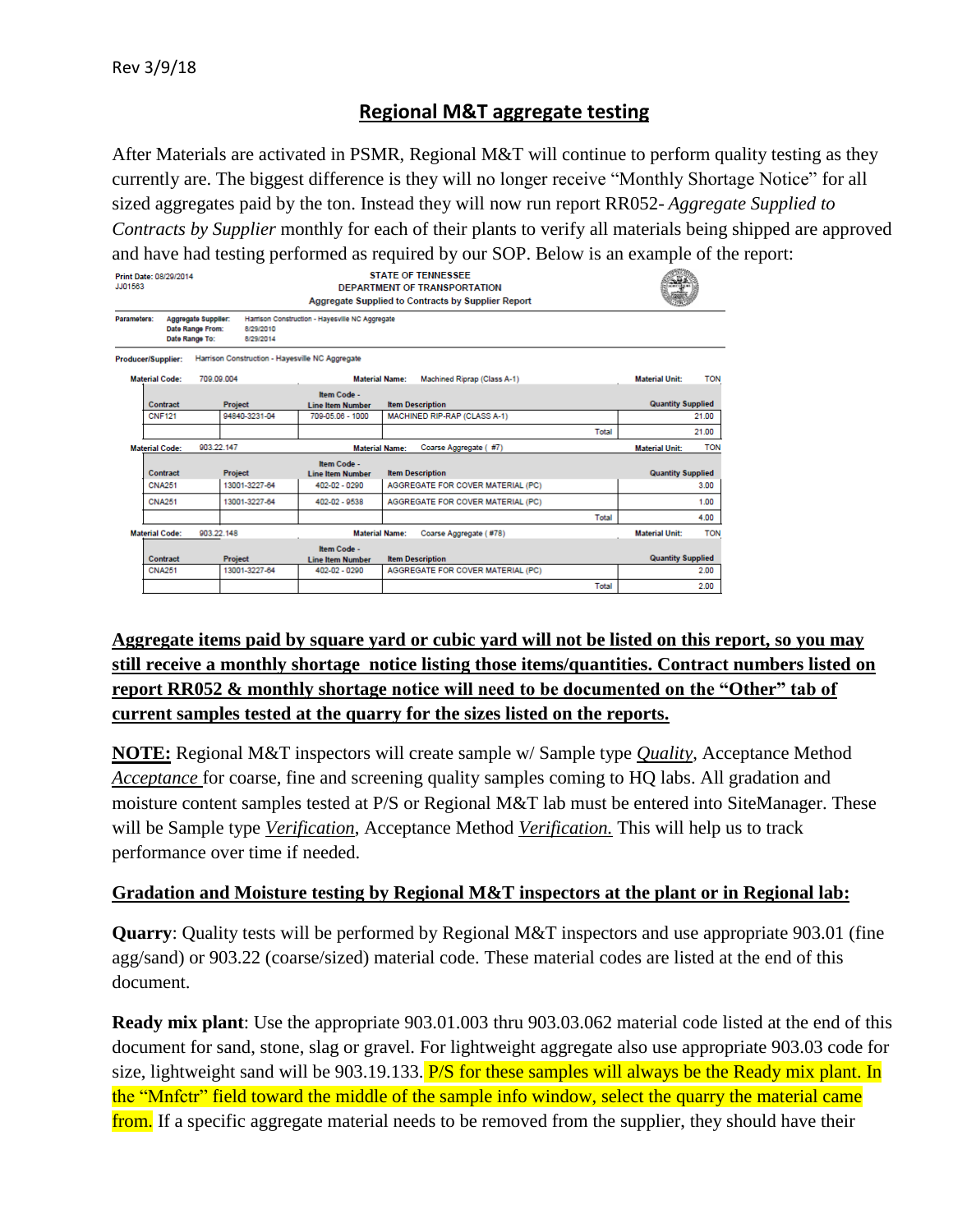Regional M&T Supervisor email **TDOT.SiteManagerMaterials@tn.gov** and request the material be made inactive.

## **Quality samples coming into the HQ lab:**

**Coarse Aggregate:** Since a quality sample could represent multiple detailed aggregate material codes, we will use generic 903.01.000 code for quarry coarse aggregate samples. If the tests results do not meet requirements of specific detailed codes, the Regional M&T inspector assigned the plant should check with your Regional M&T Supervisor to see if those materials need to be made inactive. Below are some screen captures of a sample and portions of the BOE Quality report:

Please list location sampled from (or river mile dredged from) in Town field and sizes represented in the Intd Use field.

| <b>Basic Sample Data</b>  | Addtl Sample Data                                   | Contract                 | Other                         |                              | Tests                                   |  |
|---------------------------|-----------------------------------------------------|--------------------------|-------------------------------|------------------------------|-----------------------------------------|--|
|                           | Smpl ID: [104926151T140727]                         |                          | Status: Pending Authorization |                              |                                         |  |
| <b>Revised By:</b>        |                                                     | <b>Revising:</b>         |                               |                              | Sample Date: 01/29/15                   |  |
| Link To:                  |                                                     | Link From:               |                               |                              | Log Date: 01/29/15                      |  |
| <b>Smpl Type: Quality</b> |                                                     | <b>Acpt Meth: Spaces</b> |                               |                              |                                         |  |
|                           | Material: 903.01.000                                | Generic Aggregate Code   |                               |                              |                                         |  |
| Sampler: 101344           |                                                     | Bell, Reginald           |                               |                              |                                         |  |
|                           | P/S: Standard Construction - Collierville Aggregate |                          |                               | 47900041                     |                                         |  |
|                           | Type: Producer/Supplier                             |                          | City: Cordova                 |                              |                                         |  |
| Prod Nm:                  |                                                     |                          |                               |                              |                                         |  |
| Mnfctr:                   |                                                     |                          |                               |                              |                                         |  |
|                           | Town: North wall 25' down                           |                          |                               | Geog Area: Region 4 - Shelby |                                         |  |
|                           | Intd Use: 7's, 57's & 67's                          |                          |                               |                              |                                         |  |
| Repr Qty:                 | $.000$ Ton                                          |                          | $\overline{\phantom{a}}$      |                              | Lab Control Number: CNij04926151T140727 |  |
| Auth By:                  |                                                     | Auth Date: 00/00/00      |                               |                              | Lab Reference Number: 15PA12            |  |
| Lock Type:                | $\blacktriangledown$                                | Locked By: $  04926$     |                               |                              | Lock Date: 1/29/2015 14:10:21           |  |
|                           | HQ: $\boxtimes$                                     |                          |                               |                              |                                         |  |

NOTE: If you add info to the remarks bubble at the top of the window (Click 1 time to open, enter data, click again to close), it will add that data to the BOE quality report (RR049). If the sample represents several sizes of aggregate (57's/67's/ gr.D) it can be listed here along with the location in the quarry where the material was pulled from if the location cannot fit in the "Smpl Origin" field found on the "Addtl Sample Data" tab

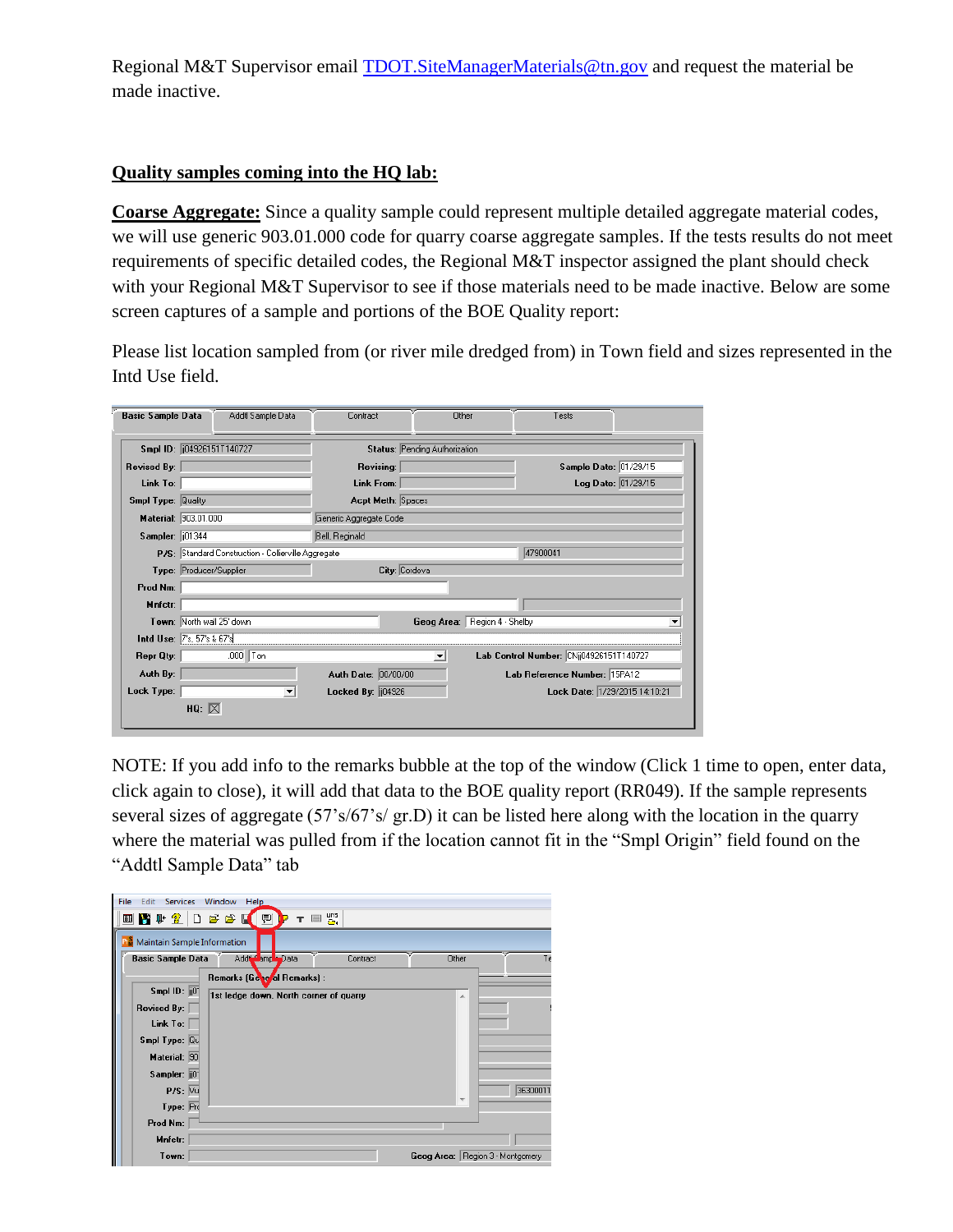| Maintain Sample Information    |                                 |        |          |                            |
|--------------------------------|---------------------------------|--------|----------|----------------------------|
| Basic Sample Data              | Addtl Sample Data               |        | Contract |                            |
|                                | Smpl ID: [j0156315A6084146]     |        |          | Sp<br><b>Buy American:</b> |
| Regst By:                      |                                 |        |          |                            |
| Smpl Size:                     |                                 | Spaces |          |                            |
| <b>Dist from Grade:</b>        |                                 | Spaces |          |                            |
| Station:                       |                                 |        |          | Offset:                    |
| <b>Smpld From:</b>             |                                 |        |          |                            |
|                                | Smpl Origin: 1st ledge, N. wall |        |          |                            |
| <b>Control Types</b> operation |                                 |        |          | <b>Cntrl Number:</b>       |
| Design Type: Spaces            |                                 |        | ▾        | Mix ID:                    |
| Plant ID:                      |                                 |        |          |                            |
|                                |                                 |        |          |                            |

#### Report RR049:

| Producer: Vulcan Materials - Clarksville<br>Producer Location: Nashville, TN<br>Exact Location in quarry where sample obtained:<br>Smpl Origin: 1st ledge, N. wall |             |                                                                           |                         |  |  |  |
|--------------------------------------------------------------------------------------------------------------------------------------------------------------------|-------------|---------------------------------------------------------------------------|-------------------------|--|--|--|
|                                                                                                                                                                    | TOTAL       | 21772.0                                                                   | 100.0                   |  |  |  |
|                                                                                                                                                                    |             |                                                                           |                         |  |  |  |
|                                                                                                                                                                    |             | <b>Specific Gravity:</b>                                                  | 2.61                    |  |  |  |
|                                                                                                                                                                    |             | <b>Bulk Specific Gravity:</b>                                             | 2.64                    |  |  |  |
|                                                                                                                                                                    |             | Wear Loss by Abrasion:                                                    | 0%                      |  |  |  |
|                                                                                                                                                                    |             | Unit Weight:                                                              | $0$ lbs/ft <sup>3</sup> |  |  |  |
|                                                                                                                                                                    | Absorption: |                                                                           | 1.12%                   |  |  |  |
|                                                                                                                                                                    |             | This material meets the requirements of the specification for 903.01.000. |                         |  |  |  |
|                                                                                                                                                                    |             | Remarks: Southwest corner of quarry, 5th ledge, 45' depth of ledge        |                         |  |  |  |

You can add a row to note the pit number on the "Other" tab if needed.

| Basic Sample Data<br>Addtl Sample Data<br>ij013491587105043<br>Sample |            | Contract | <b>Other</b>                            | Tests       |
|-----------------------------------------------------------------------|------------|----------|-----------------------------------------|-------------|
| Type                                                                  | ID         |          | <b>Description</b>                      |             |
| <b>Destination Lab</b>                                                | TDOT619000 |          | DEST - TDOT Headquarters/Receiving Dock | *********** |
| Pit Number                                                            | 524        |          |                                         |             |
|                                                                       |            |          |                                         |             |
|                                                                       |            |          |                                         |             |
|                                                                       |            |          |                                         |             |
|                                                                       |            |          |                                         |             |
|                                                                       |            |          |                                         |             |

**Fine Aggregate:** Use the appropriate code below based on material and planned usage.

| <b>Material Code</b> | <b>Material Full Name</b>            |
|----------------------|--------------------------------------|
| 1903.01.001          | Fine Aggregate (Natural Sand)        |
| 903.01.002           | Fine Aggregate (Manufactured Sand)   |
| 903.01.003           | Manufactured Sand (Ready Mix Plants) |
| 903.01.004           | Natural Sand (Ready Mix Plants)      |

**#10 Screenings:** 903.22.152- Coarse Aggregate ( #10) will be used for all #10 screening samples.

NOTE: If the screenings are to be tested for use as a "Surface Aggregate" and are coming from the same location in the quarry as sized stone, see the note below regarding surface aggregates. If the material is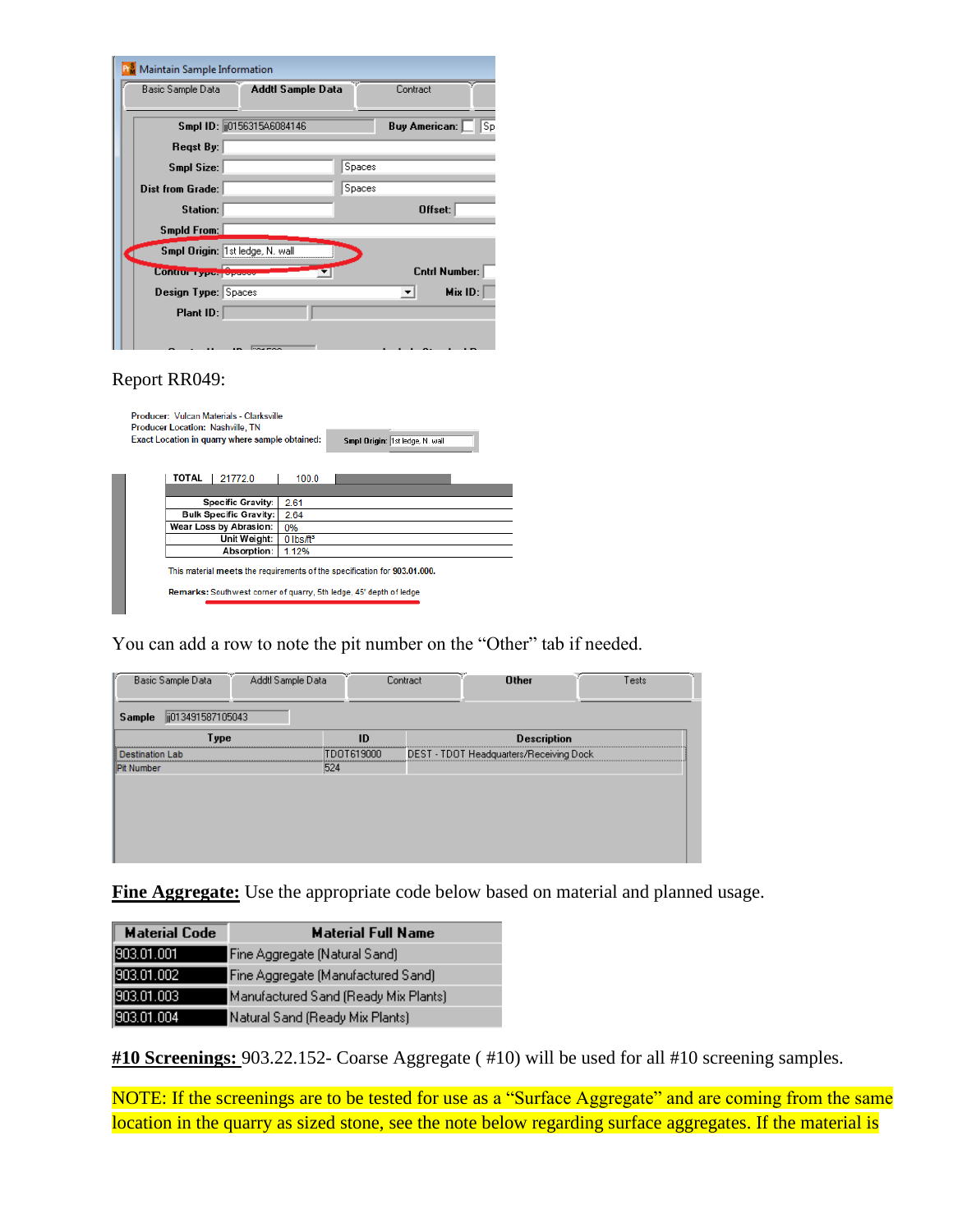not being tested for approval as a surface aggregate, the inspector will send the screenings to the aggregate lab for soundness testing using the 903.22.152 code.

**Base material**: The code below will be the one used most often for base samples. If it is a different type or grade use the correct 903.05 code. This material is tested in the HQ soil lab.

#### **Surface Aggregates**:

1. **Non-limestone surface aggregates:** For initial quality/acceptance we need a sample (split into two bags) to go to the chemical lab and the physical lab using the correct material code below.

| <b>Material Code</b> | <b>Material Full Name</b> |  |
|----------------------|---------------------------|--|
| 903.11.097           | Agg Asph (Slag)           |  |
| 903.11.098           | Agg Asph (Gravel)         |  |
| 903.11.099           | Agg Asph (Granite)        |  |
| 903.11.100           | Agg Asph (Quartzite)      |  |
| 903.11.101           | Agg Asph (Gneiss)         |  |

After P/S is approved for a non-limestone surface aggregate, only general quality testing is required using code 903.01.000. This sample would only go to HQ physical lab. This sample would also cover quality tests for all sized aggregate coming out of the quarry/pit.

2. **Limestone Surface Aggregates:** We need 1 SiteManager sample consisting of two large bags of #78's to go to the chemical lab and the physical lab using the correct material code below. This will need to be done each time a quality test is due for the limestone surface aggregates. This sample would also cover quality tests for all sized aggregate coming out of the quarry/pit.

| <b>Material Code</b> | <b>Material Full Name</b>          |
|----------------------|------------------------------------|
| 903.11.102           | Agg Surf 903_11 Type 1 (Limestone) |
| 903.11.103           | Agg Surf 903_11 Type 2 (Limestone) |
| 903.11.104           | Agg Surf 903_11 Type 3 (Limestone) |
| 903.11.105           | Agg Surf 903_11 Type 4 (Limestone) |

NOTE: The chemical properties will be tested from the portion of the sample going thru the Chemical lab no need for an additional #10 screening sample unless that material is coming from a different location in the quarry.

**Quality samples from jobsite**: The material code 203.02.002- Borrow Unclassified will be used on soil samples. The material code 903.01.000- Generic Aggregate will be used on aggregate samples. The sample type and acceptance method will be Quality and Acceptance. If material meets quality requirements Regional M&T will submit a "New P/S request" form. HQ M&T Admin. will create contract number P/S when material is approved. This will make it possible to track samples created and quantities tested/paid of material from jobsite. Samples of aggregate will need to be sent in to HQ lab every 6 months for quality testing as long as material is being used.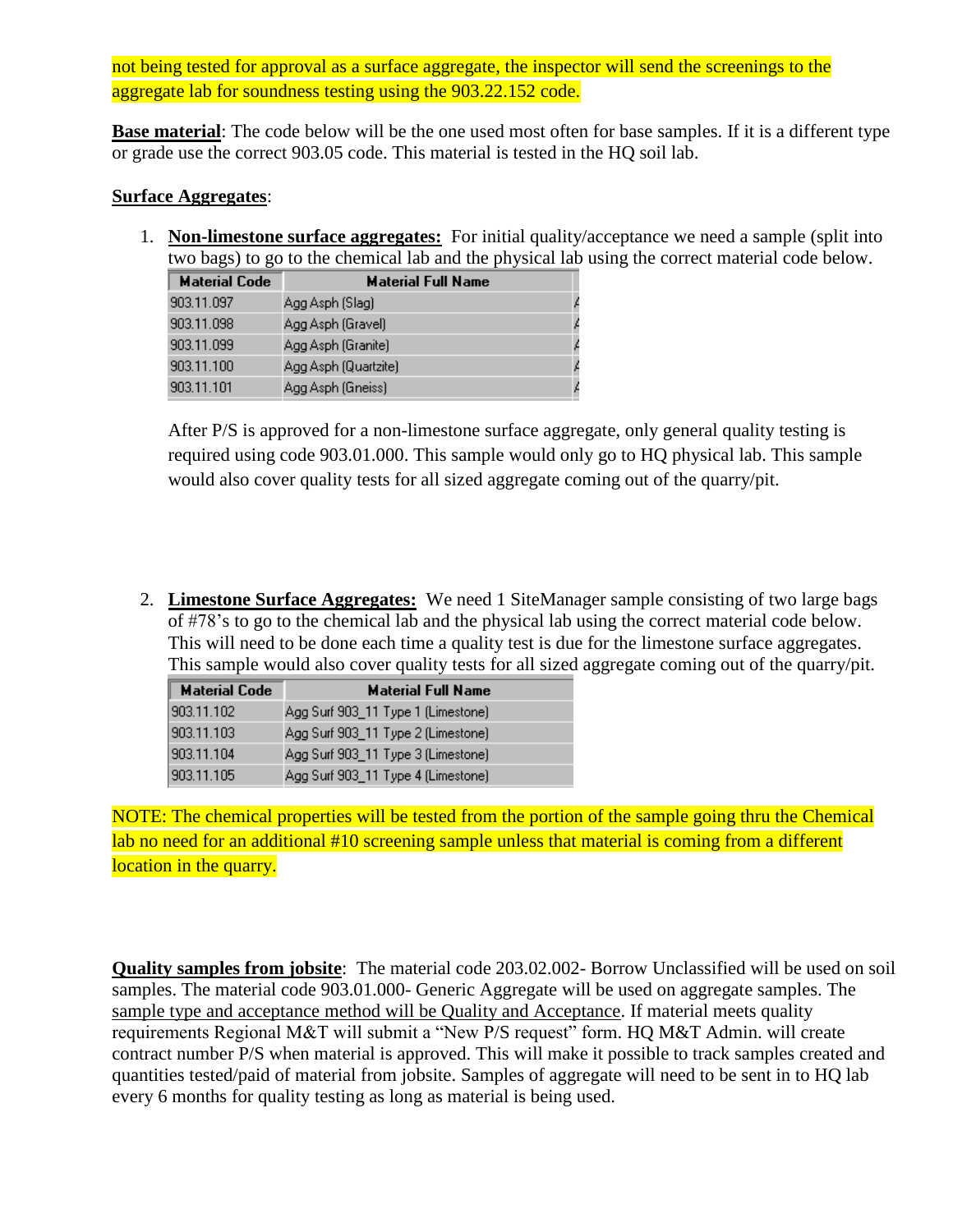Codes for gradations ran on quarry samples:

| 903.22.135 | Coarse Aggregate (#1)   |
|------------|-------------------------|
| 903.22.136 | Coarse Aggregate (#2)   |
| 903.22.137 | Coarse Aggregate (#24)  |
| 903.22.138 | Coarse Aggregate (#3)   |
| 903.22.139 | Coarse Aggregate (#357) |
| 903.22.140 | Coarse Aggregate (#4)   |
| 903.22.141 | Coarse Aggregate (#467) |
| 903.22.142 | Coarse Aggregate (#56)  |
| 903.22.143 | Coarse Aggregate (#57)  |
| 903.22.144 | Coarse Aggregate (#6)   |
| 903.22.145 | Coarse Aggregate (#67)  |
| 903.22.146 | Coarse Aggregate (#68)  |
| 903.22.147 | Coarse Aggregate (#7)   |
| 903.22.148 | Coarse Aggregate (#78)  |
| 903.22.149 | Coarse Aggregate (#8)   |
| 903.22.150 | Coarse Aggregate (#89)  |
| 903.22.151 | Coarse Aggregate (#9)   |
| 903.22.152 | Coarse Aggregate (#10)  |
| 903.22.153 | Coarse Aggregate (#5)   |

Codes for Aggregate tested from Ready-mix plants:

| 903.01.003 | Manufactured Sand (Ready Mix Plants)   |
|------------|----------------------------------------|
| 903.01.004 | Natural Sand (Ready Mix Plants)        |
| 903.03.006 | Coarse Agg Concrete Crush Stone (#1)   |
| 903.03.007 | Coarse Agg Concrete Crush Stone (#2)   |
| 903.03.008 | Coarse Agg Concrete Crush Stone (#24)  |
| 903.03.009 | Coarse Agg Concrete Crush Stone (#3)   |
| 903.03.010 | Coarse Agg Concrete Crush Stone (#357) |
| 903.03.011 | Coarse Agg Concrete Crush Stone (#4)   |
| 903.03.012 | Coarse Agg Concrete Crush Stone (#467) |
| 903.03.013 | Coarse Agg Concrete Crush Stone (#5)   |
| 903.03.014 | Coarse Agg Concrete Crush Stone (#56)  |
| 903.03.015 | Coarse Agg Concrete Crush Stone (#57)  |
| 903.03.016 | Coarse Agg Concrete Crush Stone (#6)   |
| 903.03.017 | Coarse Agg Concrete Crush Stone (#67)  |
| 903.03.018 | Coarse Agg Concrete Crush Stone (#68)  |
| 903.03.019 | Coarse Agg Concrete Crush Stone (#7)   |
| 903.03.020 | Coarse Agg Concrete Crush Stone (#78)  |
| 903.03.021 | Coarse Agg Concrete Crush Stone (#8)   |
| 903.03.022 | Coarse Agg Concrete Crush Stone (#89)  |
| 903.03.023 | Coarse Agg Concrete Crush Stone (#9)   |
| 903.03.024 | Coarse Agg Concrete Crush Stone (#10)  |
| 903.03.025 | Coarse Agg Concrete Crush Slag (#1)    |
| 903.03.026 | Coarse Agg Concrete Crush Slag (#2)    |
| 903.03.027 | Coarse Agg Concrete Crush Slag (#24)   |
| 903.03.028 | Coarse Agg Concrete Crush Slag (#3)    |
| 903.03.029 | Coarse Agg Concrete Crush Slag (#357)  |
|            |                                        |